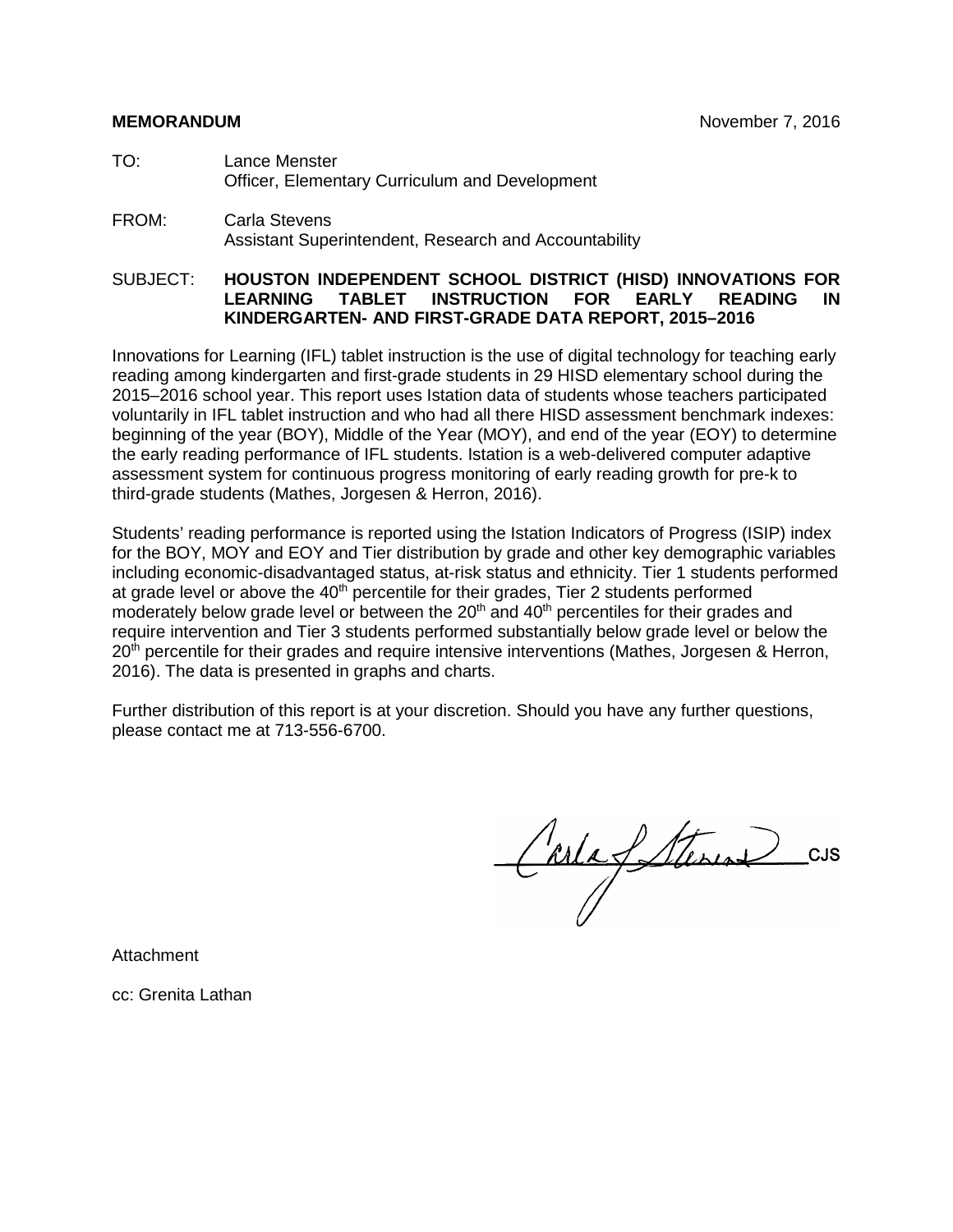## **Houston Independent School District**

## **RESEARCH** Educational Program Report

**Houstion independent School DISTRICT INNOVATIONS FOR LEARN tablet instructions for early reading in kindergarden- and first-grade data report 2015-2016** 

# HISD Research and Accountability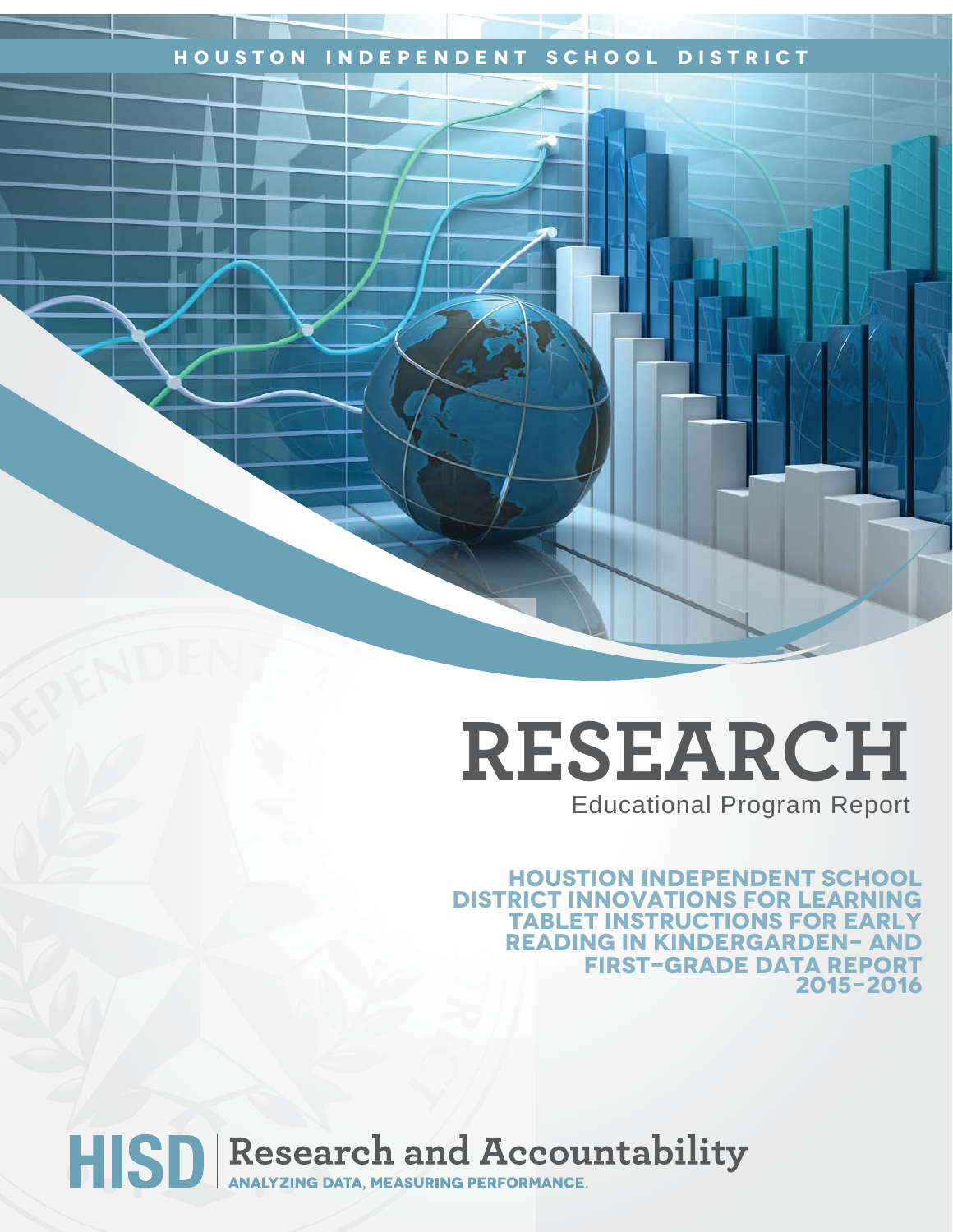

## **2016 Board of Education**

**Manuel Rodriguez, Jr.**  President

**Wanda Adams**  First Vice President

**Diana Dávila** Second Vice President

**Jolanda Jones Secretary** 

**Rhonda Skillern-Jones**  Assistant Secretary

**Anna Eastman Michael L. Lunceford Greg Meyers Harvin C. Moore**

**Kenneth Huewitt** Interim Superintendent of Schools

**Carla Stevens** Assistant Superintendent Department of Research and Accountability

**Ted D. Serrant, Ph.D.** Research Specialist

**Venita R. Holmes, MA, MPH, DrPH** Research Manager

**Houston Independent School District** Hattie Mae White Educational Support Center 4400 West 18th StreetHouston, Texas 77092-8501

#### **www.HoustonISD.org**

It is the policy of the Houston Independent School District not to discriminate on the basis of age, color, handicap or disability, ancestry, national origin, marital status, race, religion, sex, veteran status, political affiliation, sexual orientation, gender identity and/or gender expression in its educational or employment programs and activities.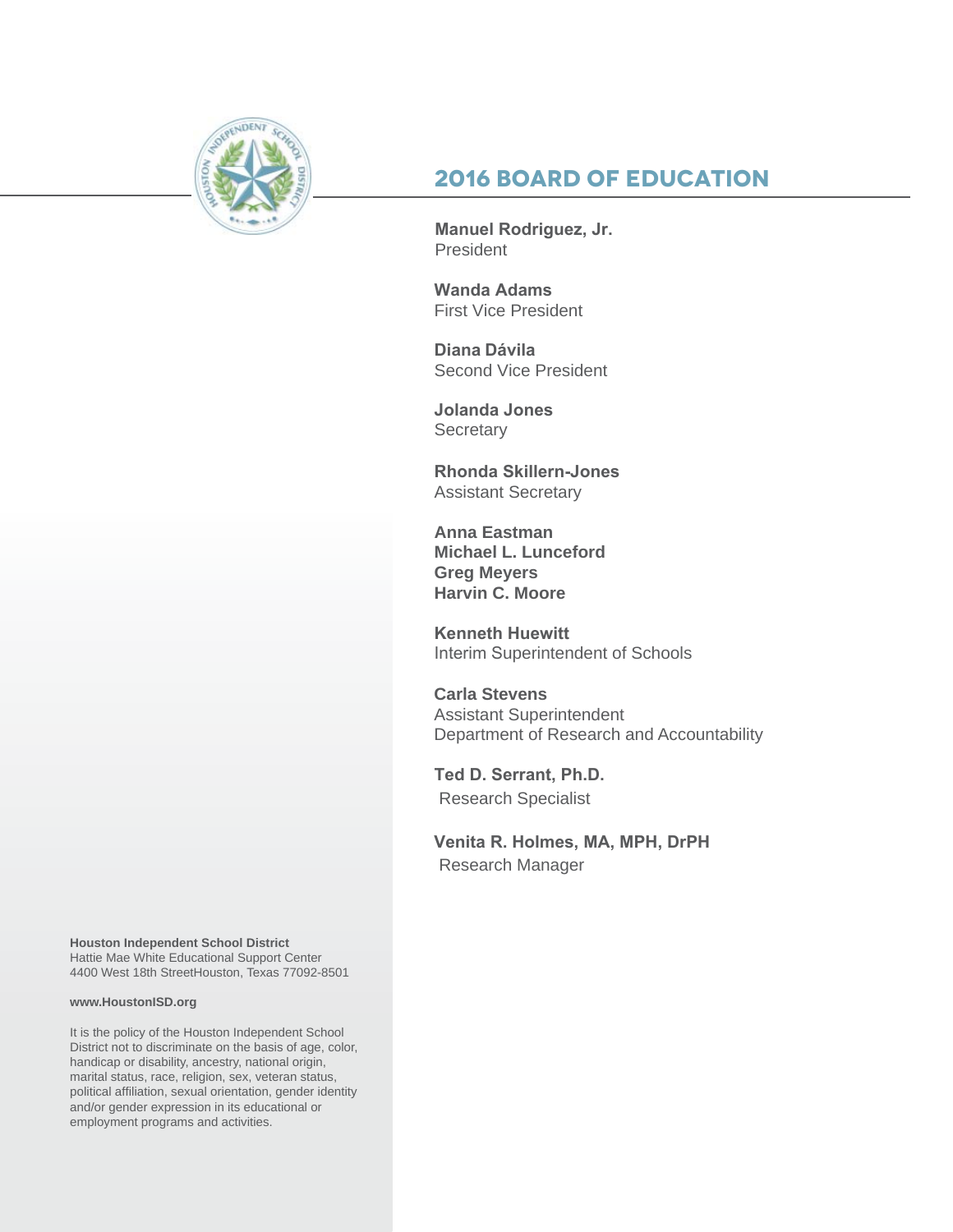## **Houston Independent School District (HISD) Innovations for Learning tablet instruction for early reading in kindergarten- and first-grade data report, 2015–2016**

This is a data report on the Innovation for Learning (IFL) tablet instruction. The report presents only the performance of students who were exposed to the IFL tablet instruction and does not include a comparable group of students who were not exposed to this instruction. The IFL tablet instruction involved the teaching of early reading in kindergarten and first grade in 29 elementary schools in the Houston Independent School District (HISD) during the 2015–2016 academic year using digital technology. The report used Istation data for students whose teachers participated voluntarily in the IFL table instruciton and who had all three assessment benchmark indexes: beginning of the year (BOY), middle (MOY), and end of the year (EOY). Istation is a web-delivered computer-adaptive assessment system for continuous progress monitoring of early reading growth for pre-k- to third-grade students (Mathes, Torgesen & Herron, 2016). IFL teachers and students were linked using the Public Education Information Management System (PEIMS) and Istation data.

The Istation Indicators of Progress (ISIP) index for the BOY, MOY, and EOY, and Tier distributon of reading performance were analyzed to determine the impact of the IFL tablet instruction. Tier 1 students performed at grade level or above the 40<sup>th</sup> percentile for their grades. Tier 2 students performed moderately below grade level or between the 20<sup>th</sup> and 40<sup>th</sup> percentiles for their grades and require intervention, and Tier 3 students performed substantially below grade level or below the 20<sup>th</sup> percentile for their grades and require intensive intervention (Mathes, Torgesen & Herron, 2016). The BOY ISIP was administered in September 2015, the MOY in January 2016, and the EOY in April, 2016. Average ISIP indexes are calculated by grades. These ISIP indexes were affected by extreme values. The 50<sup>th</sup> percentile ISIP indexes were also used as a measure of central tendency along with the Tier distribution to better interpret student performance. The objective of ISIP is to identify students who are at risk for reading failure (Mathes, Torgesen & Herron, 2016).

the wide data spread<sup>1</sup>. **Table 1. Data summary of kindergarten IFL students' ISIP indexes, 2015–2016**

**Table 1** and **Table 2** summarize the Istation data for kindergarten and first-grade IFL students and show

| Table 1. Data summary of kindergarten IFL students' ISIP indexes, 2015–2016 |       |                      |                                       |                      |           |        |        |  |  |  |
|-----------------------------------------------------------------------------|-------|----------------------|---------------------------------------|----------------------|-----------|--------|--------|--|--|--|
| Overall<br>Reading                                                          | n     | Anticipated<br>Index | 50 <sup>th</sup><br><b>Percentile</b> | Mean<br><b>Index</b> | Std. Dev. | Range  |        |  |  |  |
|                                                                             |       |                      |                                       |                      |           | Min.   | Max.   |  |  |  |
| <b>BOY</b>                                                                  | 1.529 | 184                  | 183.1                                 | 247.5                | 172.9     | 70.17  | 758.97 |  |  |  |
| <b>MOY</b>                                                                  | 1.529 | 185                  | 194.7                                 | 259.4                | 176.9     | 136.70 | 879.48 |  |  |  |
| <b>EOY</b>                                                                  | 1.529 | 200                  | 200.9                                 | 260.8                | 173.0     | 117.69 | 904.13 |  |  |  |

Source: Istation assessment data, 2015–2016

l

 Table 1 shows large standard deviations in relation to the mean indexes and large ranges indicative of the wide-data spread at each kindergarten Istation benchmark.

 $1$  Test of normality showed a bimodal data distribution with two distinct student Istation performance groups at both kindergarten and first-grade. One group at each grade level had indexes at or above 600 ISIP and another with indexes at or around the 200 ISIP on the Istation assessments.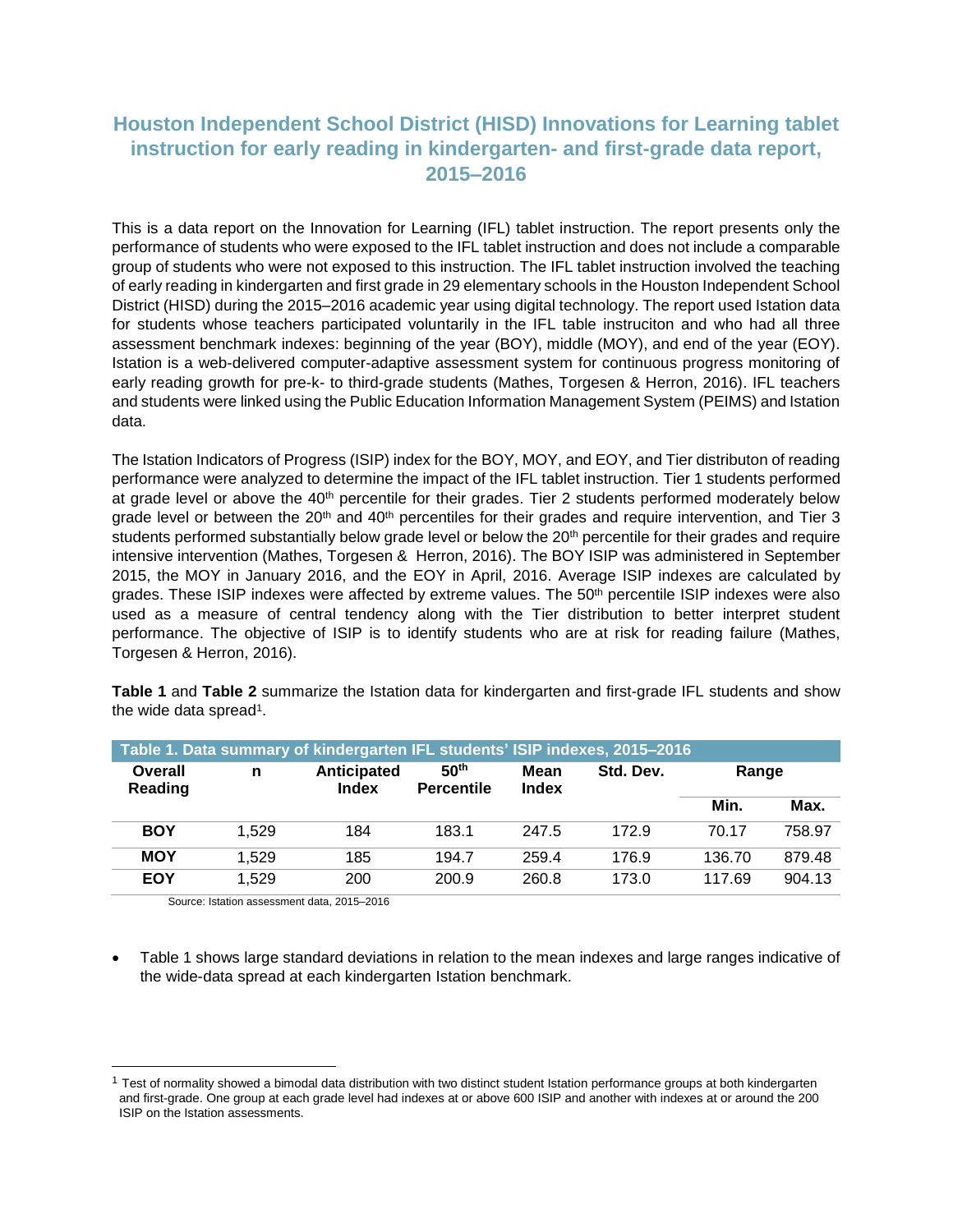|                    |       | Table 2. Data summary for first-grade IFL students' ISIP Indexes, 2015–2016 |                                       |       |           |        |         |
|--------------------|-------|-----------------------------------------------------------------------------|---------------------------------------|-------|-----------|--------|---------|
| Overall<br>Reading | n     | Anticipated<br><b>Index</b>                                                 | 50 <sup>th</sup><br><b>Percentile</b> | Mean  | Std. Dev. | Range  |         |
|                    |       |                                                                             |                                       |       |           | Min    | Max     |
| <b>BOY</b>         | 1,421 | 204                                                                         | 199.6                                 | 251.9 | 172.72    | 129.57 | 910.38  |
| <b>MOY</b>         | 1.421 | 216                                                                         | 210.1                                 | 265.5 | 180.65    | 122.41 | 1006.02 |
| <b>EOY</b>         | 1.421 | 221                                                                         | 217.9                                 | 269.9 | 180.85    | 109.54 | 1021.31 |

Source: Istation assessment data, 2015–2016

 Table 2 shows large standard deviations relative to the mean indexes and wide ranges indicative of a wide-data spread at each first-grade Istation benchmark.

**Figure 1** displays the mean ISIP and 50<sup>th</sup> percentile ISIP indexes for overall early reading among kindergarten IFL students at the BOY, MOY, and EOY for the 2015–2016 school year.





Source: Istation Assessment data, 2015–2016

- The mean ISIP for kindergarten IFL students' early reading increased by 11.9 ISIP points between September 2015 (BOY) and January 2016 (MOY), and by 1.4 points between January (MOY) and April 2016 (EOY). As a group, students had a higher rate of improvement in the first half of the school year when compared to the second half. The actual average kindergarten ISIPs for September (247.5 ISIP points), January (259.4 ISIP points) and April (260.8 ISIP points) were well above the anticipated ISIP indexes of 184, 195, and 200 points, respectively.
- The ISIP 50th percentile indexes were similar to the anticipated ISIP indexes indicating that at least 50% of the kindergarten students were performing at the BOY, MOY, and EOY anticipated indexes and the other 50% were above the 50<sup>th</sup> percentile.
- On average, kindergarten IFL students had an ISIP index of 260.8 on the Istation Tier 1 by the EOY. This is well above the anticipated EOY index for the third-grade Tier 1 reading of >248 points at April of the school year indicating that on average, kindergarteners performed above the third-grade level.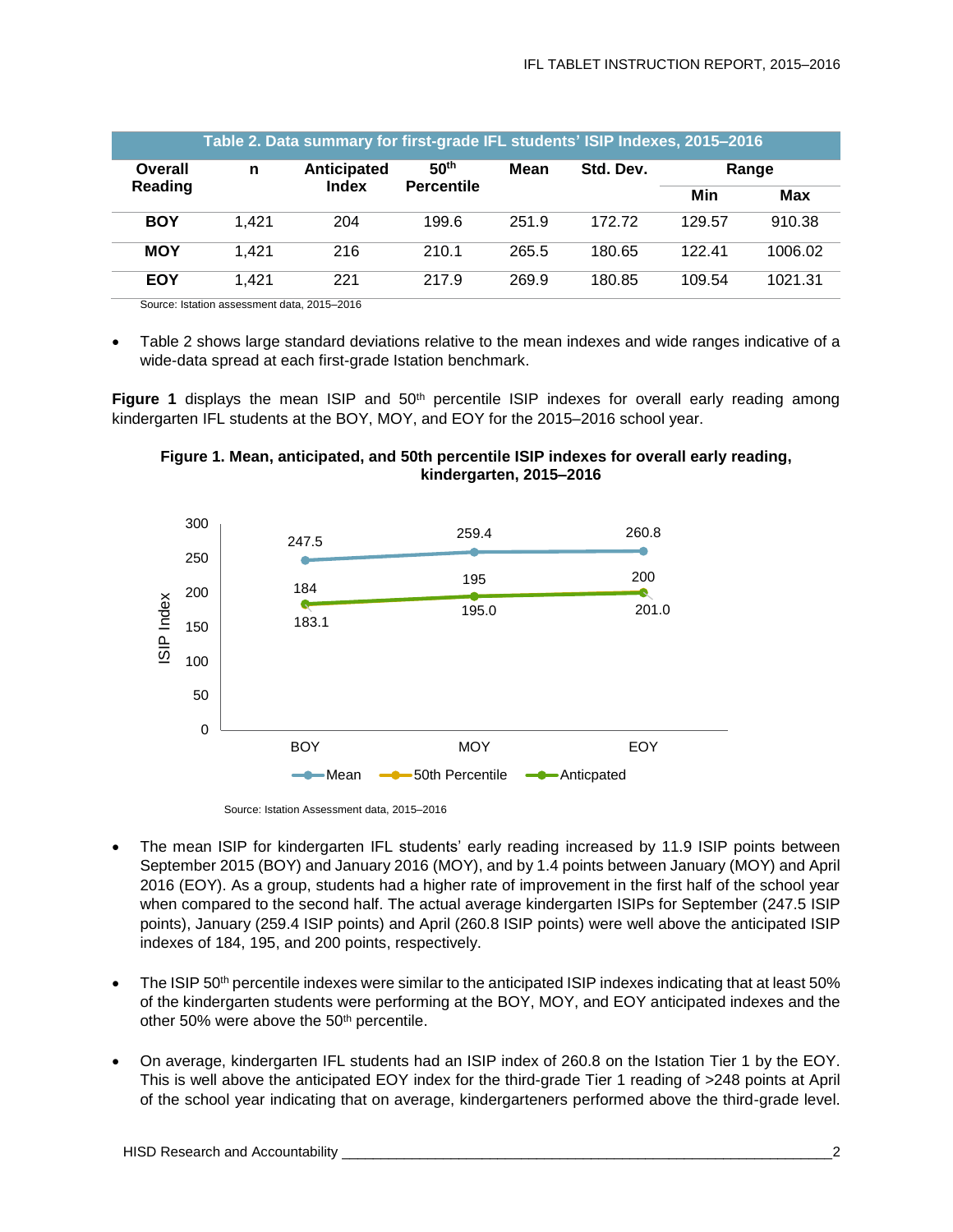The ISIP 50<sup>th</sup> percentile index indexes were similar to the anticipated indexes. This further demonstrates the wide range of the kindergarten performance with half of the students reading below grade level.

Figure 2 shows the mean ISIP, the 50<sup>th</sup> percentile, and the anticipated ISIP indexes for overall early reading among first-grade IFL students at the BOY, MOY, and EOY for the 2015–2016 school year.





Source: Istation Assessment data, 2015–2016

- On average, first-grade IFL students had ISIP indexes at the BOY, MOY, and EOY that were well above the anticipated index levels.
- Additionally, the ISIP 50<sup>th</sup> percentile indexes were slightly lower than the anticipated ISIP indexes indicating that more than 50% of the kindergarten students were performing slightly below the anticipated indexes at the BOY, MOY, and EOY.
- The first-grade mean ISIP index increased from 251.9 points in September 2015 (BOY) to 265.5 ISIP points in January 2016 (MOY) to 269.9 ISIP points in April 2016 (EOY), a difference of 13.6 ISIP points in the first half of the school year and 4.4 in the second half. The rate of improvement was higher in the first half of the year than it was in the second half.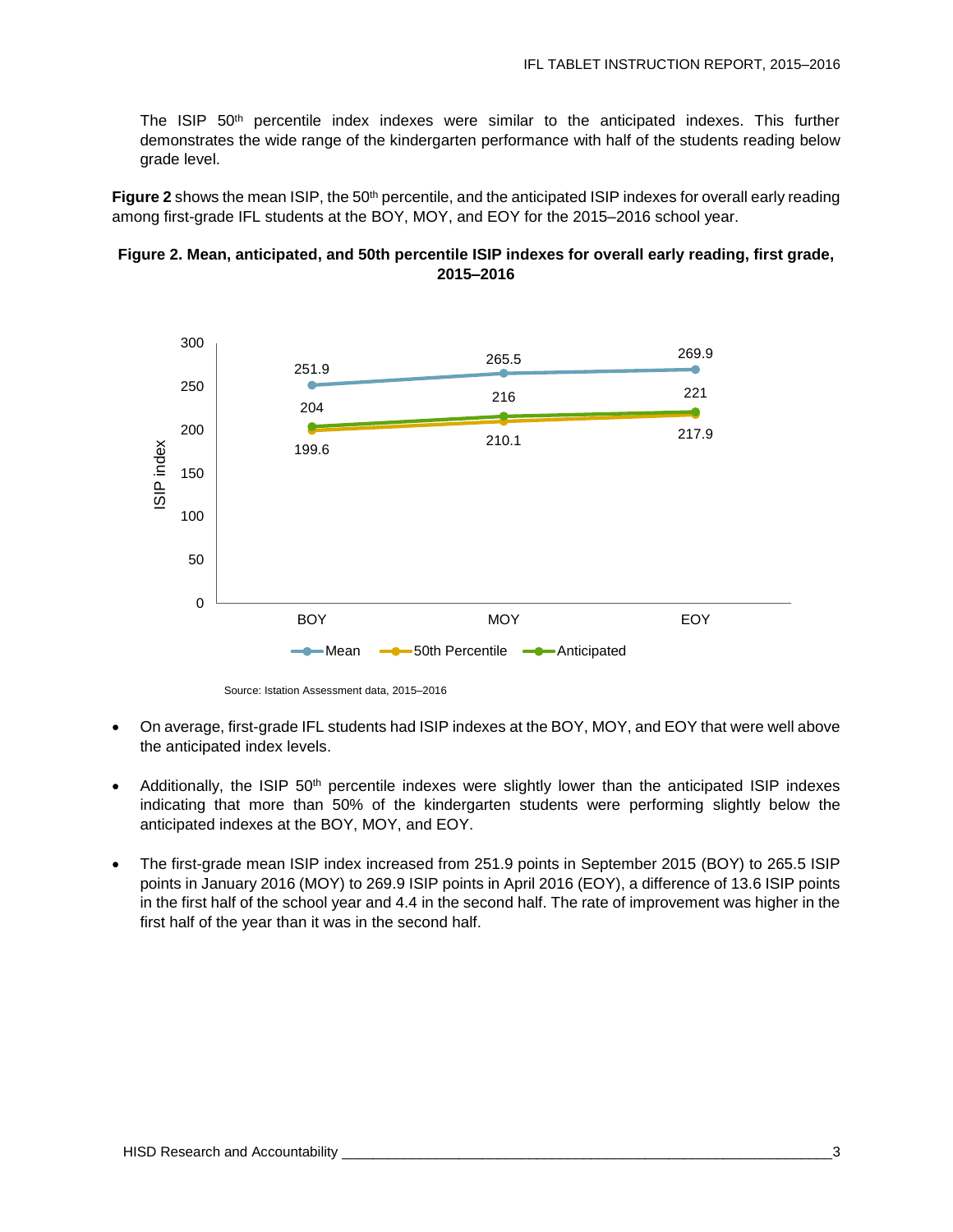**Figure 3** and **Figure 4** show the distribution of ISIP indexes for kindergaten students who were exposed to the IFL tablet instruction.



**Figure 3. Scatter graph showing kindergarten IFL students' ISIP indexes, BOY, 2015–2016**

Source: Istation Assessment data, 2015–2016

- Figure 3 and Figure 4 show the bimodal distribution of the sample of students who were exposed to the IFL instruction. This bimodal distribution accounts for the high mean ISIP indexes shown earlier, and the lower 50<sup>th</sup> percentile index.
- Figures 3 and 4 show two distinct performance groups among kindergarten students who were exposed to the IFL tablet instruction. One group had indexes that were above the 600 ISIP index while the other had ISIP indexes at around 200 because of the wide variability in students' abilities and performance at grade level.



**Figure 4. Scatter graph showing kindergarten IFL students' ISIP indexes, EOY, 2015–2016**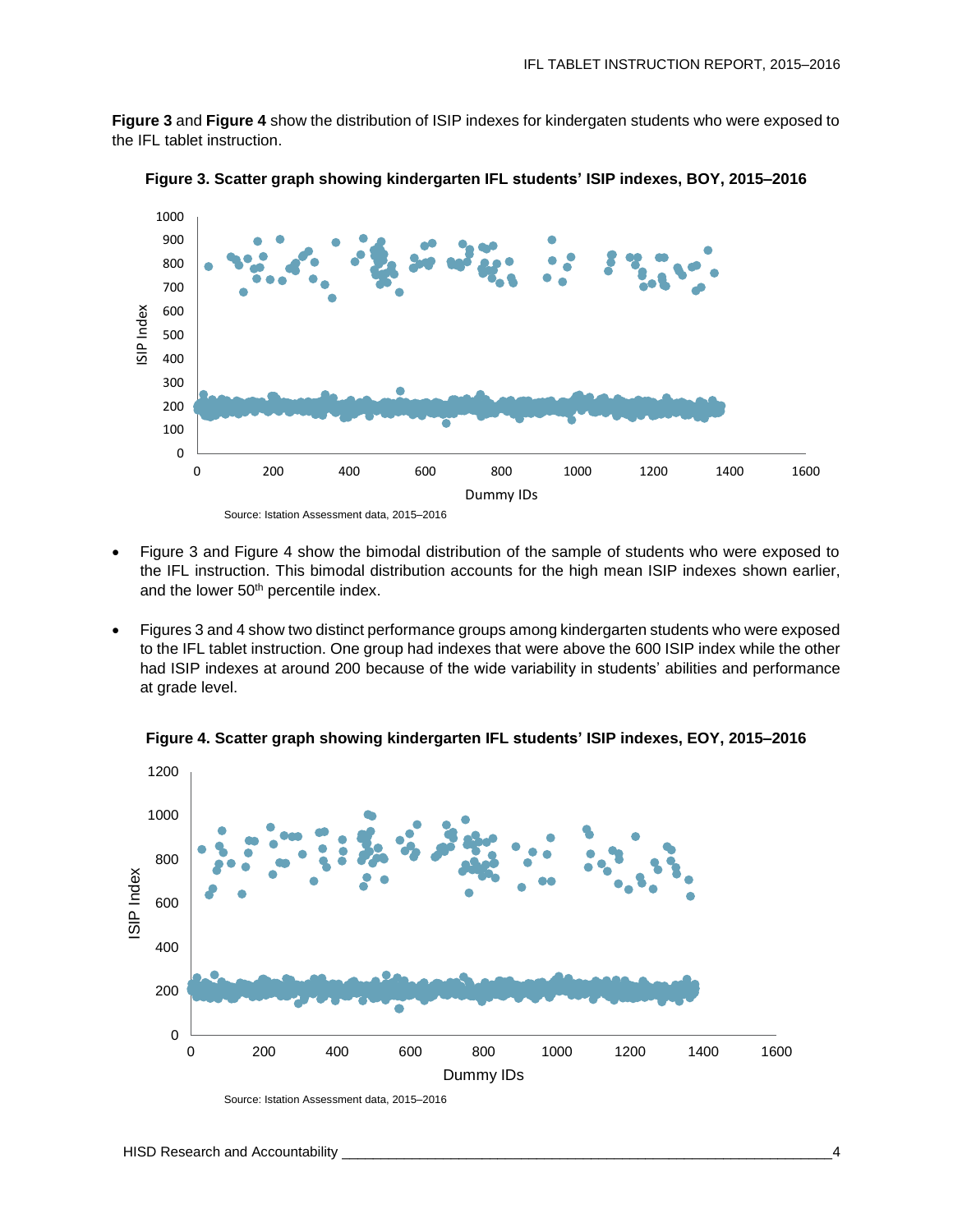**Figure 5** and **Figure 6** show the distribution of ISIP indexes for first-grade students who were exposed to the IFL tablet instruction.



**Figure 5. Scatter graph showing first-grade IFLstudents' ISIP indexes, BOY, 2015–2016**

- Figure 5 and Figure 6 show the bimodal distribution of the sample of first-grade students who were exposed to the IFL instruction. This bimodal distribution explains the high mean ISIP indexes, and the lower 50<sup>th</sup> percentile index.
- Figures 5 and 6 display show two distinct performance groups among first-grade students who were exposed to the IFL tablet instruction. One group had ISIP indexes above 600 and the other had indexes at around 200 due to the wide variability in students' abilities and performance.



**Figure 6. Scatter graph showing first-grade IFL ISIP indexes, EOY, 2015–2016**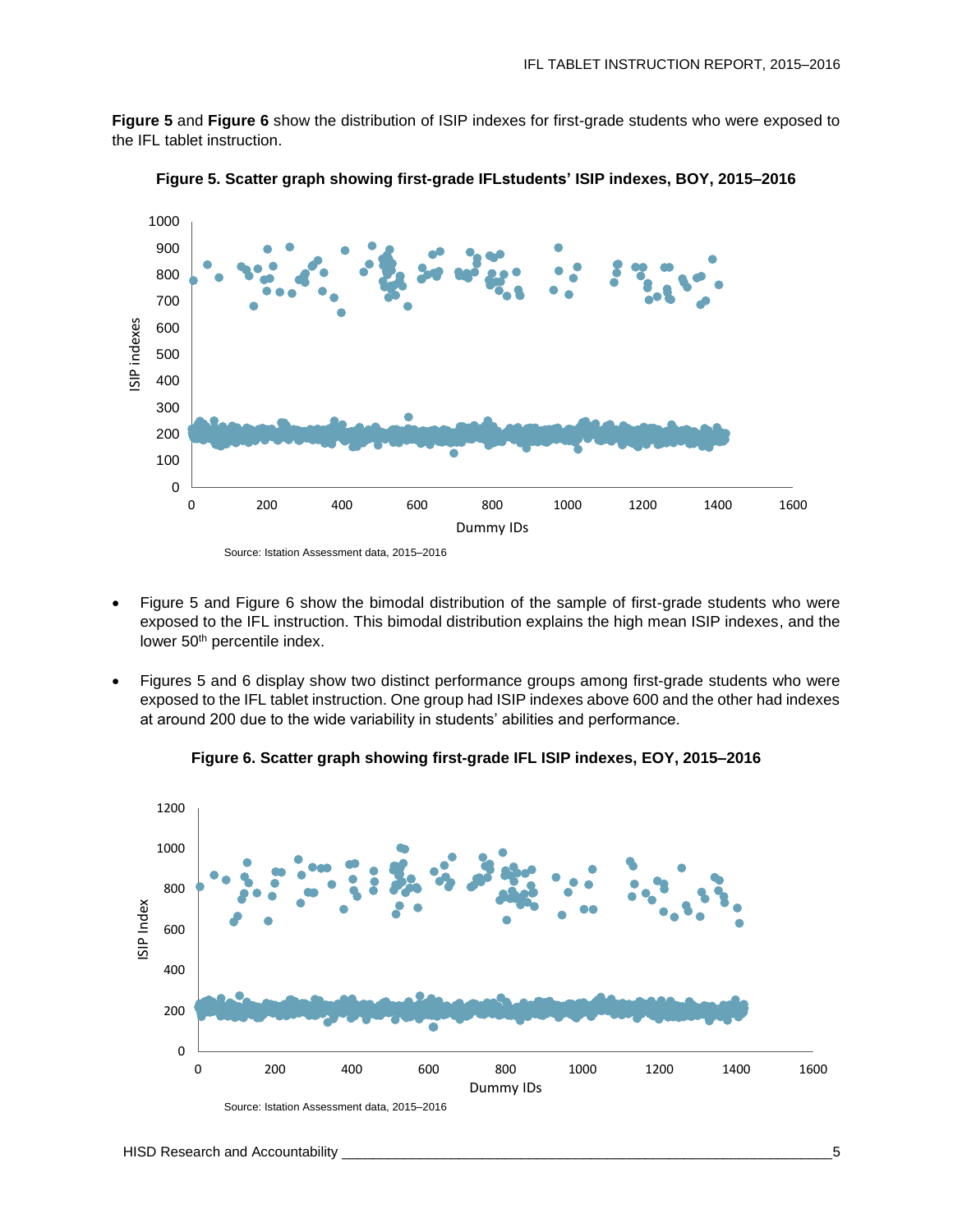Figure 7 displays the Tier distribution for overall early reading among kindergarten IFL students at the beginning (BOY), middle (MOY), and end (EOY) of the 2015–2016 school year. Tier 1 are students reading on grade level or at or above the 40<sup>th</sup> percentile.



**Figure 7. Kindergarten Tier distribution, overall early reading, 2015–2016**

- Between 50.2 and 52.0 percent of kindergarten IFL students were reading on grade level (Tier 1) during the 2015–2016 school year.
- Between 48.0 and 49.8 percent of kindergarten IFL students required some kind of reading intervention (Tier 2 and Tier 3 combined) during the 2015–2016, with a 1.3-percentage point increase in the proportion of these students requiring intervention between September 2015 (BOY) and April 2016 (EOY) that is, a change from 48.0 percent to 49.3 percent.

Source: Istation Assessment data, 2015–2016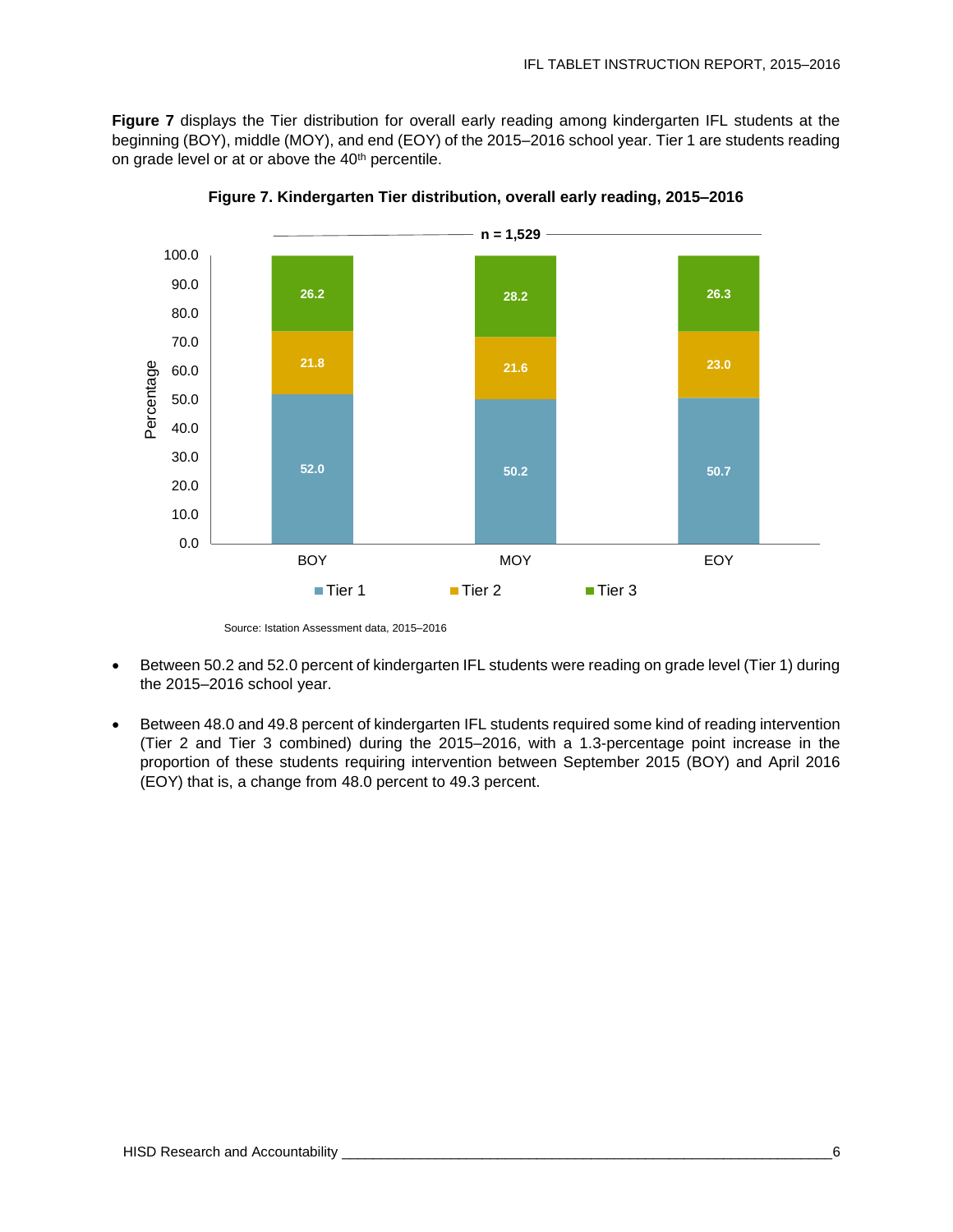**Figure 8** displays the Tier distribution for the overall early reading among first-grade IFL students at the beginning (BOY), middle (MOY), and end (EOY) of the 2015–2016 school year.



**Figure 8. First-grade IFL Tier distribution, overall early reading, 2015–2016**

- The proportion of first-grade IFL students who were reading on grade level and who did not require intervention increased from 44.6 percent in September 2015 (BOY) to 46.2 percent in January 2016 (MOY) to 50.1 percent in April 2016 (EOY). This is an overall increase of 5.5-percentage points.
- The percentage of first-grade IFL students requiring some kind of intervention (Tier 2 and Tier 3 combined) declined from 55.4 percent in September 2015 (BOY) to 53.8 in January 2016 (MOY), and to 49.9 percent in April 2016 (EOY). Overall, this is a decrease of 5.5-percentage points.

Source: Istation Assessment data, 2015–2016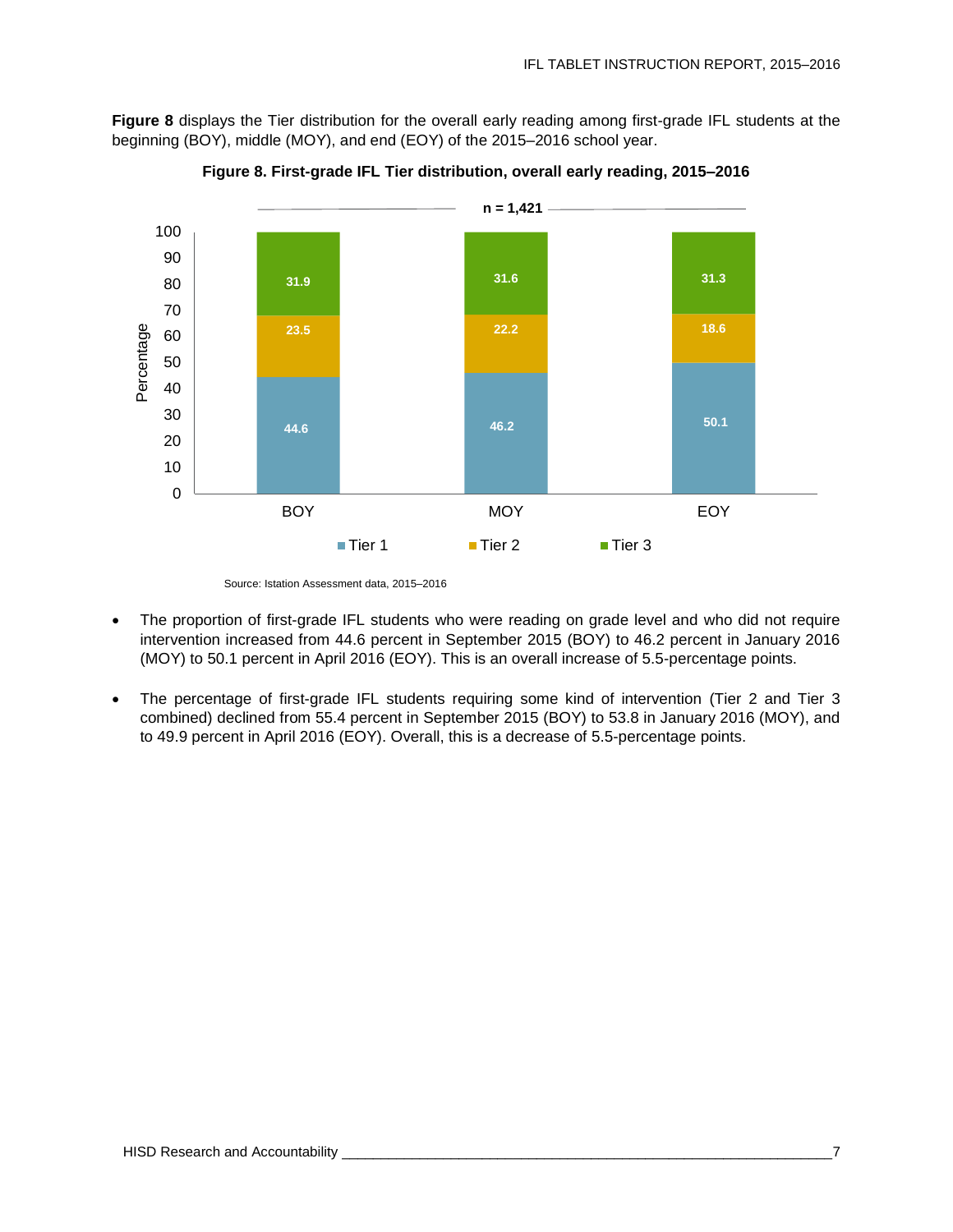**Figure 9** depicts the Tier distribution for overall early reading by economically-disadvantaged status among kindergarten IFL students at the beginning (BOY), middle (MOY), and end (EOY) of the 2015–2016 school year.





- At the end of the 2015–2016 school year (EOY), fewer non-economically-disadvantaged kindergarten IFL students required reading intervention (Tier 2 and Tier 3 combined) compared to their economically-disadvantaged peers (29.5 % versus 57.8%, respectively).
- By the end of the 2015–2016 school year (EOY), 70.5 percent of non-economically-disadvantaged kindergarten IFL students read at grade level, while 42.2 percent of their economicallydisadvantaged peers were reading at grade level. This is a gap of 28.3-percentage points.

Source: Istation Assessment data, 2015–2016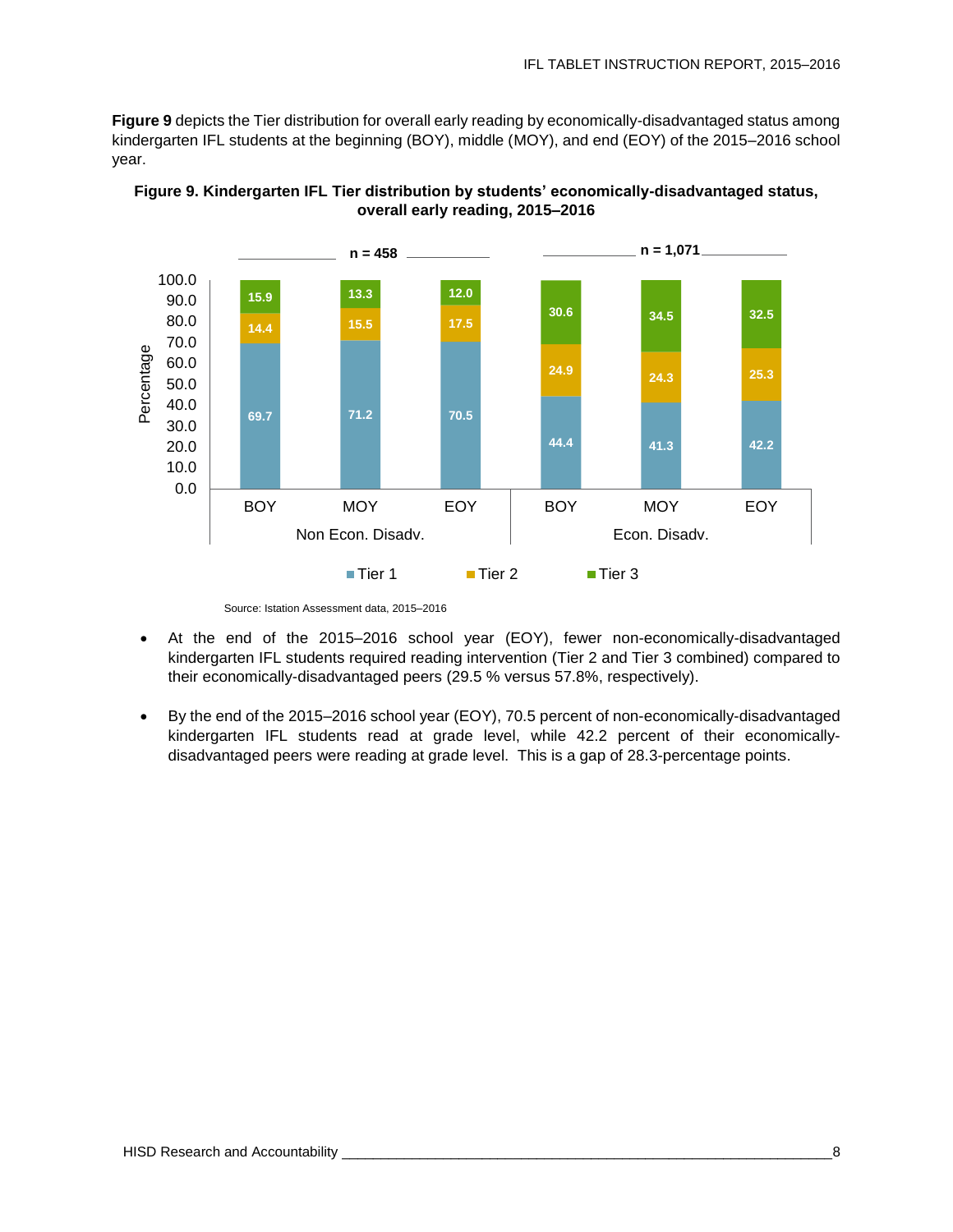**Figure 10** displays the Tier distribution of overall early reading by economically-disadvantaged status among first-grade IFL students at the beginning (BOY), middle (MOY), and end (EOY) of the 2015–2016 school year.





- The proportion of first-grade, non-economically-disadvantaged IFL students reading at the Tier 1 increased by 6.7-percentage points during the school year, that is a change from 60.0 to 66.7 percent compared to an increase of 5.1-percentage points of their economically disadvantaged peers, which changed from 41.6 percent to 46.7 percent.
- First-grade IFL students requiring some kind of intervention (Tier 2 and Tier 3 combined) at the end of the school year (EOY) was higher among economically-disadvantaged (53.3%) first-grade students compared to 33.4 percent for their non-economically disadvantaged peers. This was a gap of 19.9-percentage points.

Source: Istation Assessment data, 2015–2016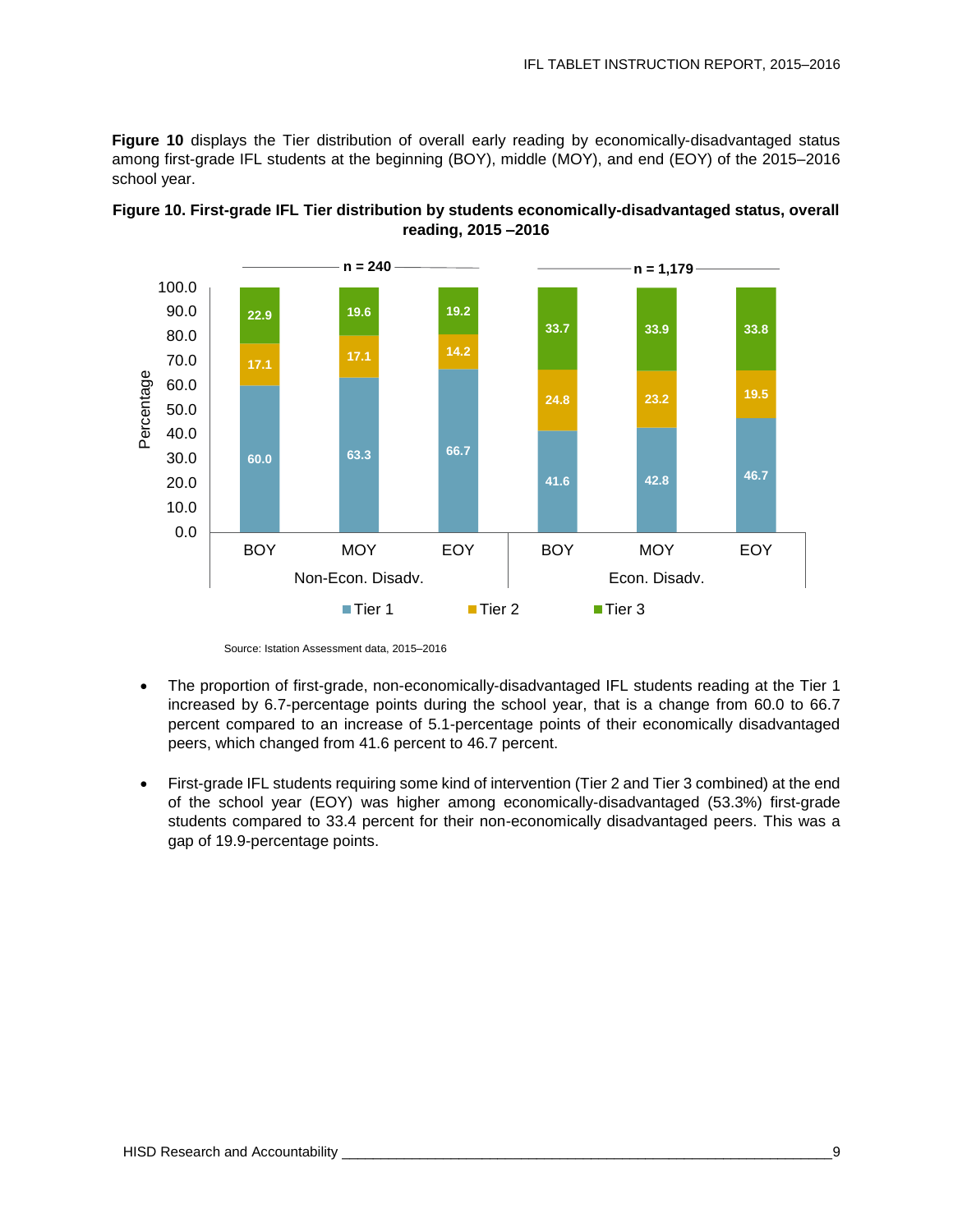**Figure 11** displays the Tier distribution of overall early reading by at-risk status among kindergarten IFL students at the beginning (BOY), middle (MOY), and end (EOY) of the 2015–206 school year.



**Figure 11. Kindergarten IFL Tier distribution by at-risk status, overall early reading, 2015–2016**

Source: Istation Assessment data, 2015–2016

- Although the proportion of non-at-risk kindergarten IFL students reading on grade level (TIER 1) declined from the beginning to the end of the 2015–2016 school year (79.1 to 68.7%), their EOY proportion remained substantially higher than their at-risk peers' proportion which increased from 26.4 percent to 33.7 percent.
- The EOY proportion of students requiring some kind of intervention (Tier 2 and Tier 3 combined) among the at-risk kindergarten IFL students was 66.4 percent compared to their proportion of nonat-risk peers, 31.2 percent, who required intervention.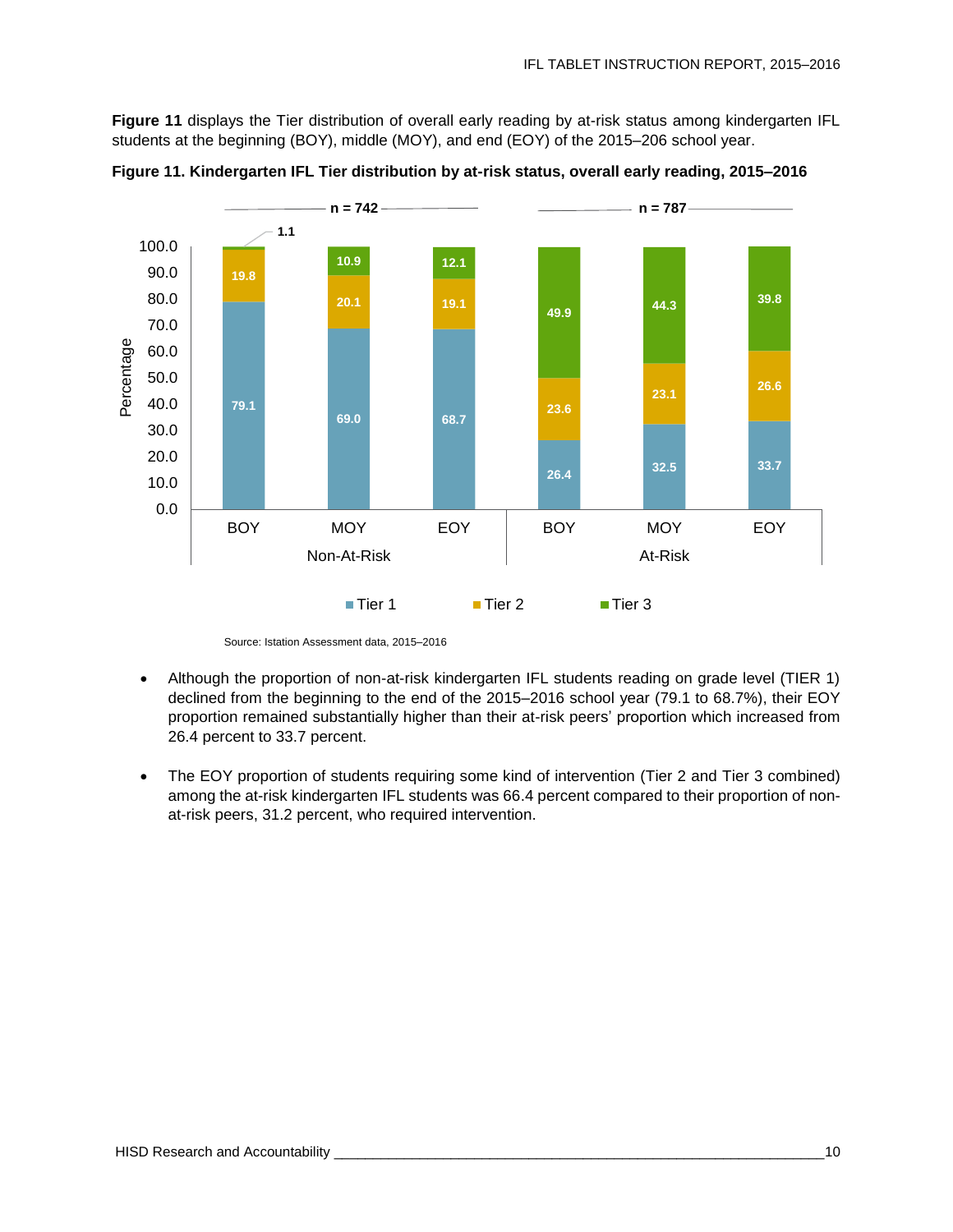**Figure12** displays the Tier distribution of overall early reading by at-risk status among first-grade IFL students at the beginning (BOY), middle (MOY), and end (EOY) of the 2015–2016 school year.





- The percentage of first-grade non-at-risk IFL students reading at grade level (Tier 1) decreased from 98.4 percent at the beginning of the school year (EOY) to 87.6 percent at the end of the year (EOY).
- Between 78.5 percent and 66.0 percent of at-risk first-grade IFL students required some kind of intervention (Tier 2 and Tier 3 combined) during the school year. Of these, between 43.6 and 45.3 percent required intense intervention in contrast with the proportion of non-at-risk peers, between 1.6 and 15.2 percent, who required intervention.
- The proportion of first-grade at-risk IFL students requiring intervention decreased by 18-percentage points during the 2015–2016 school year.

Source: Istation Assessment data, 2015–2016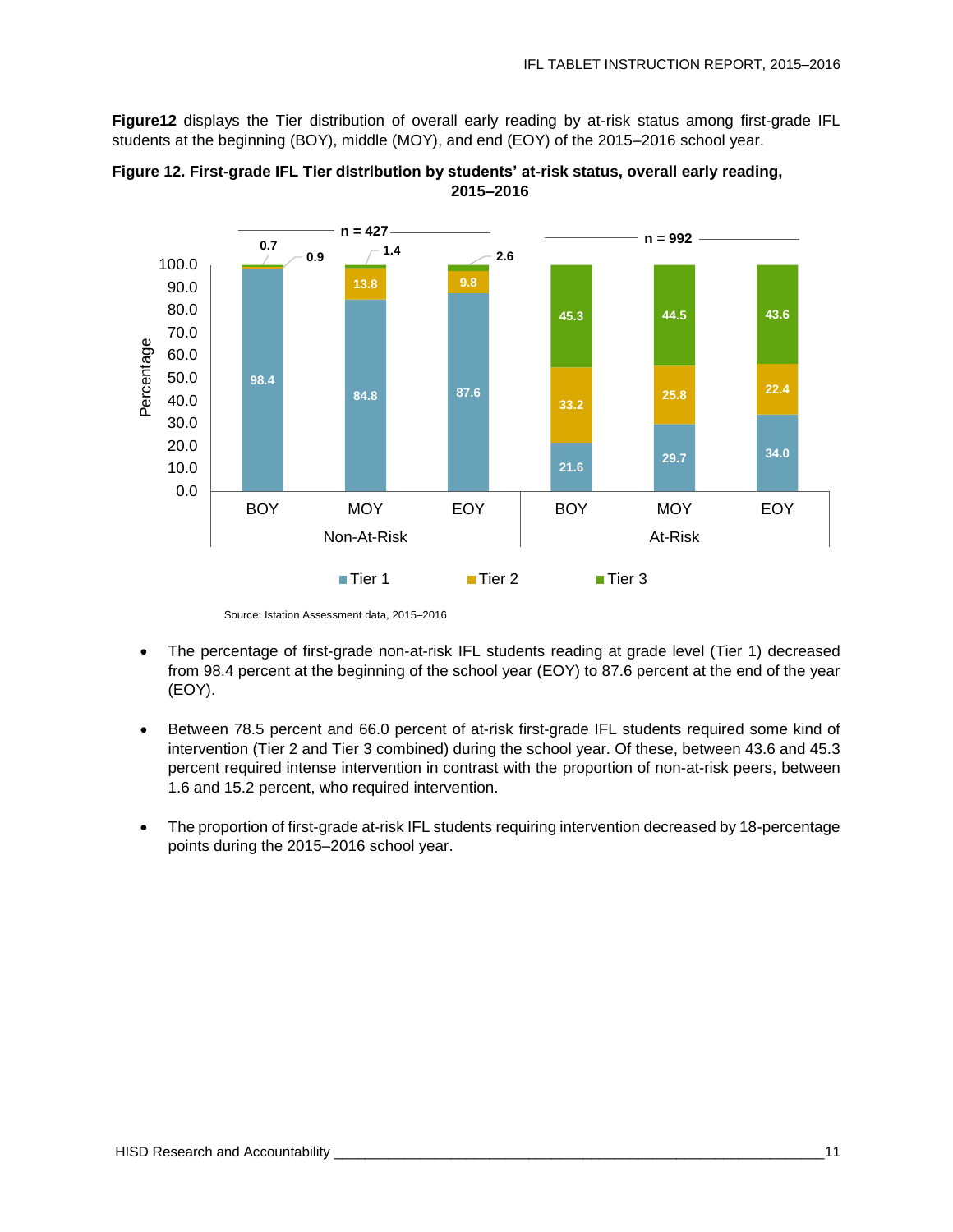**Figure 13** displays the Tier distribution of overall early reading by ethnicity among kindergarten IFL students at the beginning (BOY), middle (MOY), and end (EOY) of the 2015–2016 school year.



**Figure 13. Kindergarten IFL Tier distribution by students' ethnicity, overall early reading, 2015–2016**

- Between 35.0 and 47.8 percent of African American and 46.1 and 47.8 percent of Hispanic IFL students were reading on grade level (Tier 1) during the 2015–2016 school year.
- The proportion of African-American kindergarten IFL students reading on grade level (Tier 1) declined from 45.0 percent at the beginning of the school year to 38.5 percent by the end of the school year.
- The proportion of Hispanic kindergarten IFL students reading on grade level increased slightly from 46.1 to 46.8 percent.
- By the end of the 2015–2016 school year (EOY), 80.6 percent of White kindergarten IFL students were reading on grade level. This increased from 78.8 percent at the beginning of the school year (BOY). However, they remained well above the average figures for their African American and Hispanic peers.
- Between 55.0 and 64.9 percent of African-American, 52.2 and 53.9 percent Hispanic, and 19.4 and 21.2 percent White kindergarten IFL students required some kind of intervention (Tier 2 and Tier 3 combined) during the 2015–2016 school year. Of the three ethnic groups, a higher proportion of African Americans required intervention.

Source: Istation Assessment data, 2015–2016